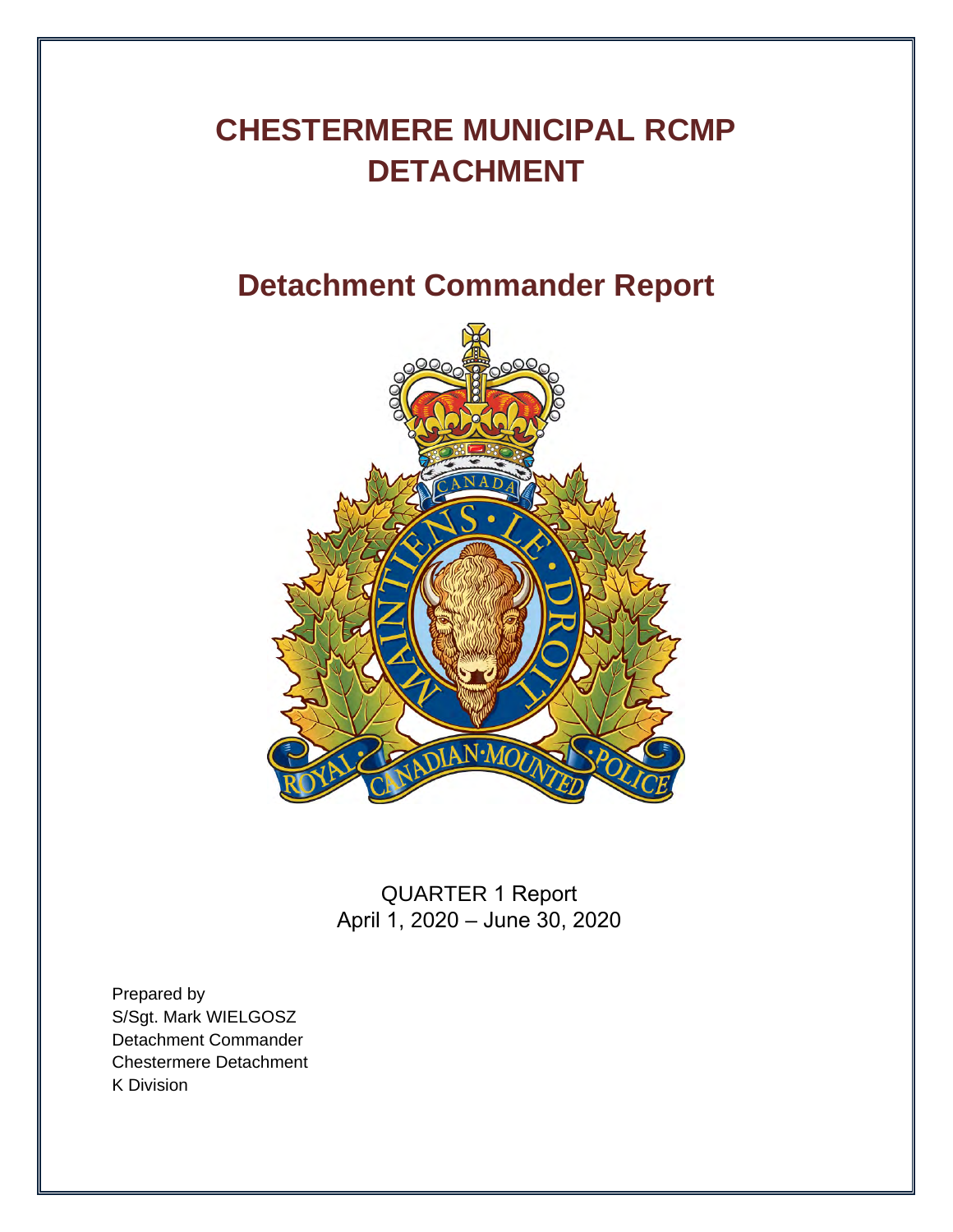

Detachment area estimated population: 21,417 Authorized Police Strength: 17 Regular Members Authorized Support Staff: 5 Municipal Employees

## **2020-2021 ANNUAL PERFORMANCE PLAN INITIATIVES AND QUARTERLY RESULTS**

**1. Reduce Property Crimes** – Reduction of theft from motor vehicles, theft of vehicles, and break and enter.

The goal of this priority is to reduce crimes in this area by 7% this year through use of the following strategies.

## **Habitual Offender Management**

A habitual offender management program remains in place to target habitual or high impact offenders residing in our detachment area. Enforcement and monitoring efforts are undertaken to ensure offenders comply with ordered conditions or face consequence for non-compliance. Offenders are selected based upon the following factors:

- ‐ Volume of crime they commit;
- ‐ Seriousness of the crimes they commit;
- ‐ Likelihood of reoffending; and
- ‐ Impact of their crime on the community.

This program has proven to be successful over the past five years in Chestermere which has contributed to successive reduction in crime over the past three years. During this quarter Chestermere detachment was monitoring four individuals for compliance with court ordered conditions. All of the identified offenders were found to be in compliance with their conditions when checked.

### **Persons of Interest**

Outside of the offender management program, Chestermere RCMP monitors persons in the community involved in organized crime or at large on various types of release such as parole, probation, and interim release on open criminal matters. Persons are identified on the potential risk to the community, severity of offences they are accused of, or likelihood to reoffend. Partnerships with Calgary Police Service, Federal Parole Board, Provincial Probation Officers, and RCMP intelligence units are leverage to remain cognizant of offenders moving in and out of Chestermere.

Chestermere RCMP is monitoring six persons of interest. Persons of interest are continually reassessed by the detachment General Investigation Section to determine suitability for monitoring. This includes additions for new persons in the community, or removal of those who



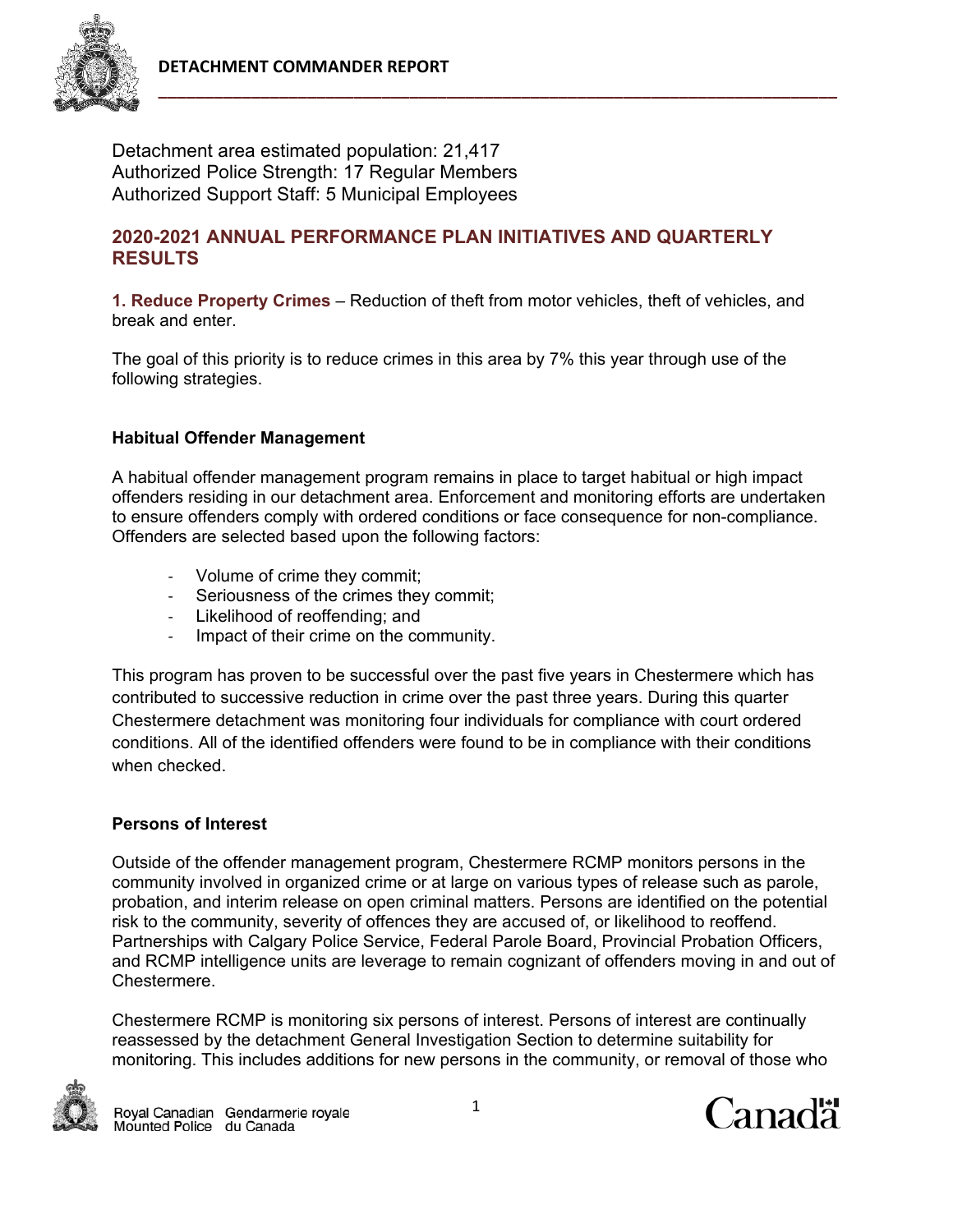

have demonstrated they are maintaining a law abiding lifestyle in the community.

## **Voluntary Registry of Home Surveillance**

Effort remains under way to establish a CAPTURE program to replace the Voluntary Registry of Home Surveillance. The CAPTURE program will add online registration capacity for residents to either participate or cancel registration with the program. The added convenience may see added participation and enhance timely access to information by members while investigating property crimes in Chestermere.

## **Security Screw Program**

The Chestermere RCMP – Security Screw Program remains active where residents can obtain security fasteners from select locations in Chestermere. Installation of these security fasteners prevent theft of license plates and by extension other property crimes.

Chestermere residents can obtain these fasteners from the Chestermere RCMP detachment, Chestermere Municipal Enforcement, Jiffy Lube, Tire Craft, and Chestermere Lake Registry.

## **Chestermere Theft Prevention Program**

Chestermere detachment in partnership with Chestermere Citizens on Patrol (CCOP) rolled out a theft prevention program within Chestermere in an effort to raise awareness and reduce property crime in the City. The program commenced in April, 2018 involving CCOP members under the supervision of Chestermere RCMP. There has been limited participation in this program by CCOP to date as a result of lower participation rates.

Chestermere RCMP has designated a liaison officer to assist in exploratory measures to see if the program can be revived with renewed interest and a canvass of the community to seek additional volunteers.

## **Construction Site Safety / Crime Prevention Program**

This initiative was added in the last fiscal year to initiate and maintain contact with area developers with a goal to reduce and prevent theft from work sites. Communication efforts involve maintaining after hours contacts for each development site, ability to provide information on current and emerging construction site theft trends, consultation on site crime prevention through environmental design, and advance notice for delivery of high value items.

Area developers have been supportive of encouraging new home buyers to install home surveillance options and considering participation in the CAPTURE program once active.



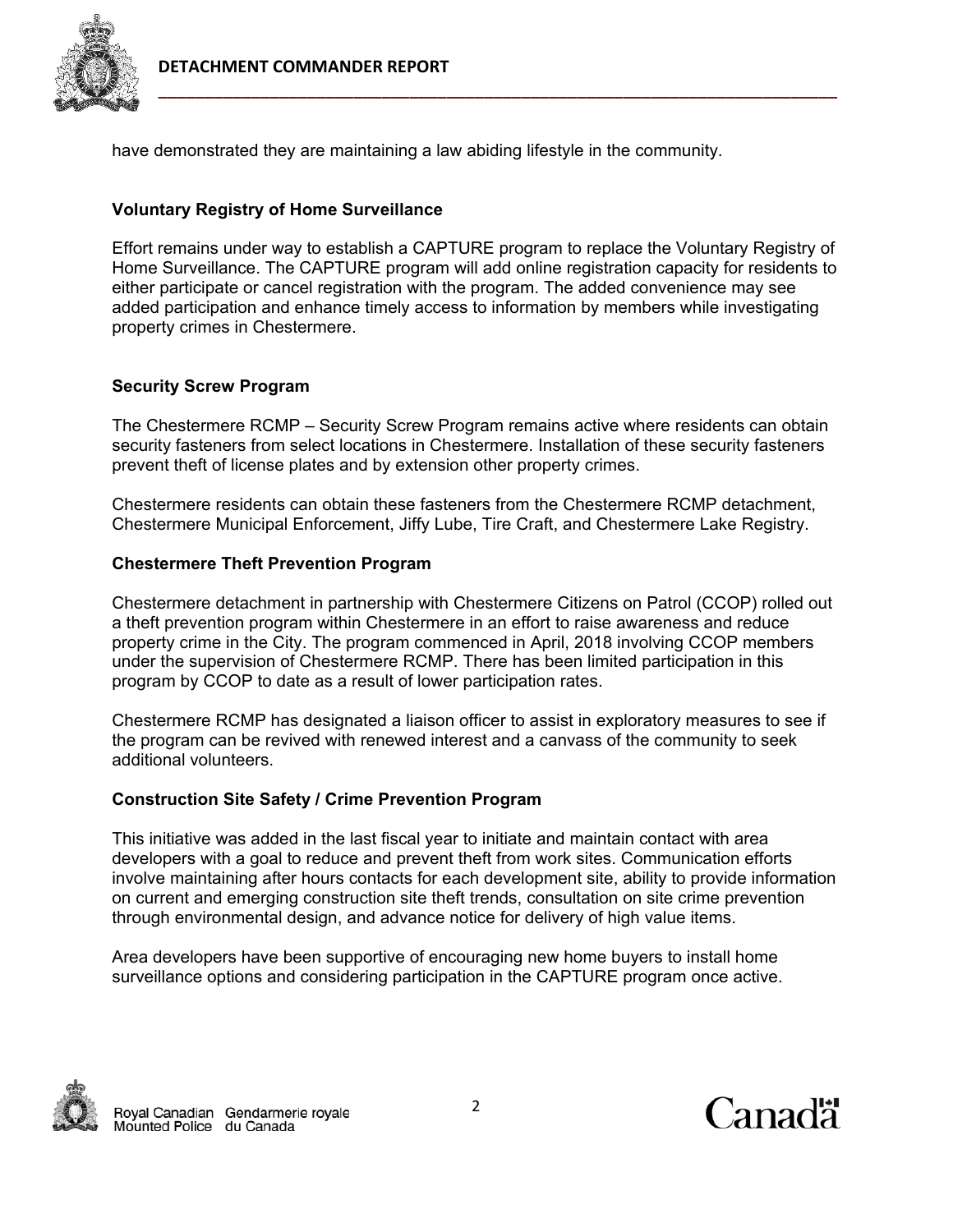

### **DETACHMENT COMMANDER REPORT**









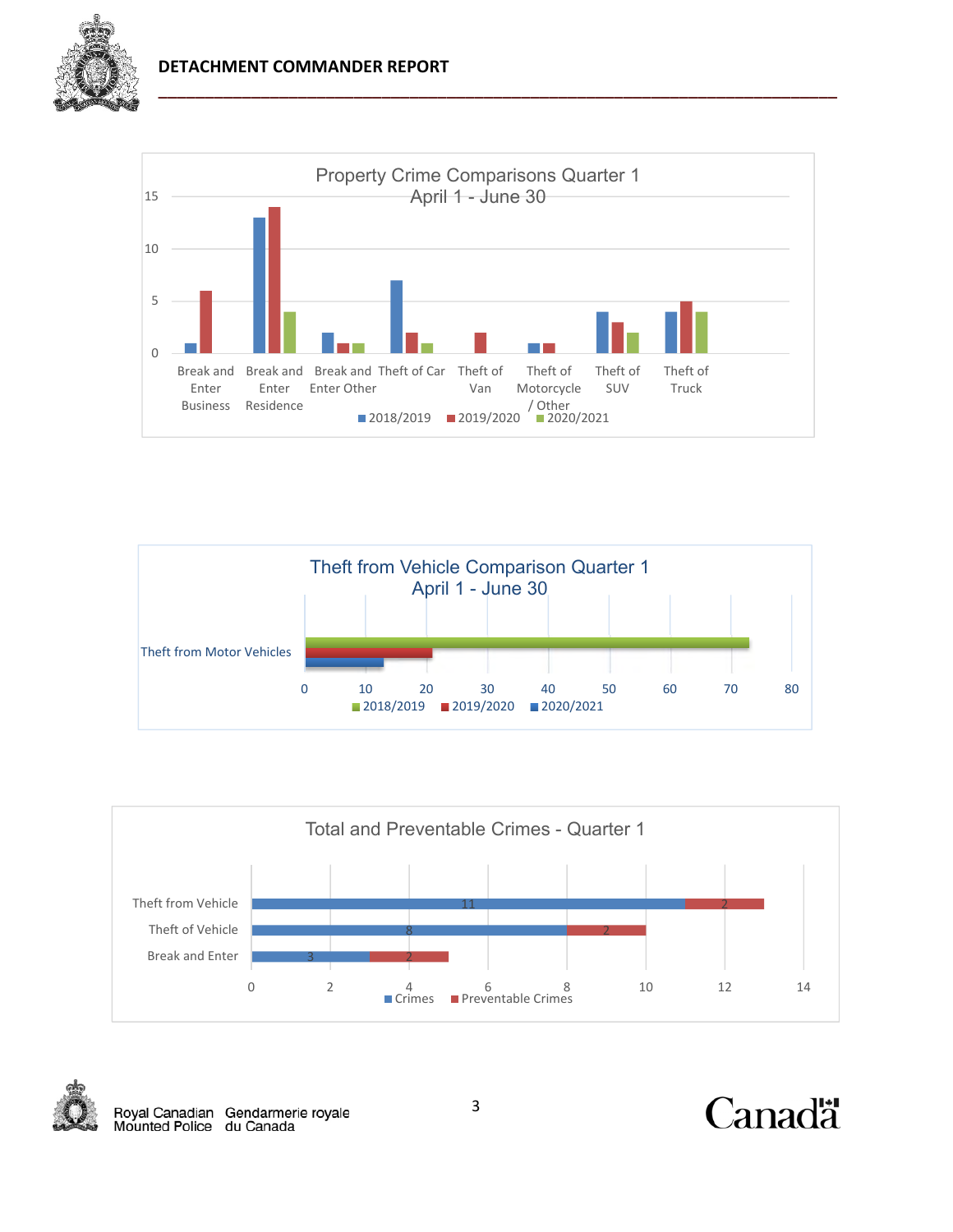

| <b>QUARTER 1 PROPERTY CRIME</b>                   |              | <b>PREVENTABLE</b> | $\%$     |
|---------------------------------------------------|--------------|--------------------|----------|
| <b>Break and Enter</b><br>Theft of Motor Vehicles | $\mathbf{h}$ | 5                  | 40<br>20 |
| Theft from Motor Vehicles 21                      |              | 13.                | 15       |

Break and enters dropped from 22 to 5 (-77%), theft of motor vehicles fell to 10 from 13 (-23%), and theft from motor vehicles were reduced to 13 from 20 (-35%) from the same time frame last year.

Overall progress in this area at the close of quarter one remains ahead of expected levels by 11% (14% of objective of reaching a 7% reduction in the selected crime groups).

While ongoing crime prevention measures and police visibility have been effective in reducing and maintaining low levels of crime, the significant reductions in this quarter can also be attributed to the social effects of Covid-19.

During this quarter there was a significant increase in home occupancy during lock down measures and alternative work arrangements. Residents were mainly home and in a position to keep a close eye on their properties. Occupied homes and reduced travel had a significant impact on the opportunity for would be property offenders to perpetrate their crimes.

The reduction in percentage of preventable crimes can also be attributed at least in part to this increased level of occupancy and vigilance with securing property.

**2. Traffic Safety –** Reduction of both injury and overall collisions.

The goal of this priority is to maintain low levels of overall and injury collisions as established in FY2018/2019 as a baseline. Resulting reportable collisions in this period represent a reasonable baseline to maintain or exceed in this year's plan.

## **Impaired Driving Initiatives**

In quarter one, three drivers were charged with impaired driving offences. Proactive patrols and check stops remain in effect.

## **Traffic Safety/Enforcement**

In quarter one, 162 violations were issued despite the initial response to the Covid-19 pandemic. Police efforts were refocused on community health and awareness initiatives to help flatten the curve and contribute to preventing the spread of the virus. Despite the shift in police activities, road safety was not impacted and violations were issued to those who engaged in unsafe driving practices.

Increased visibility in the community remains a priority for Chestermere RCMP. Consistent resourcing will have a positive impact in this area. Year to date results for road safety initiatives:



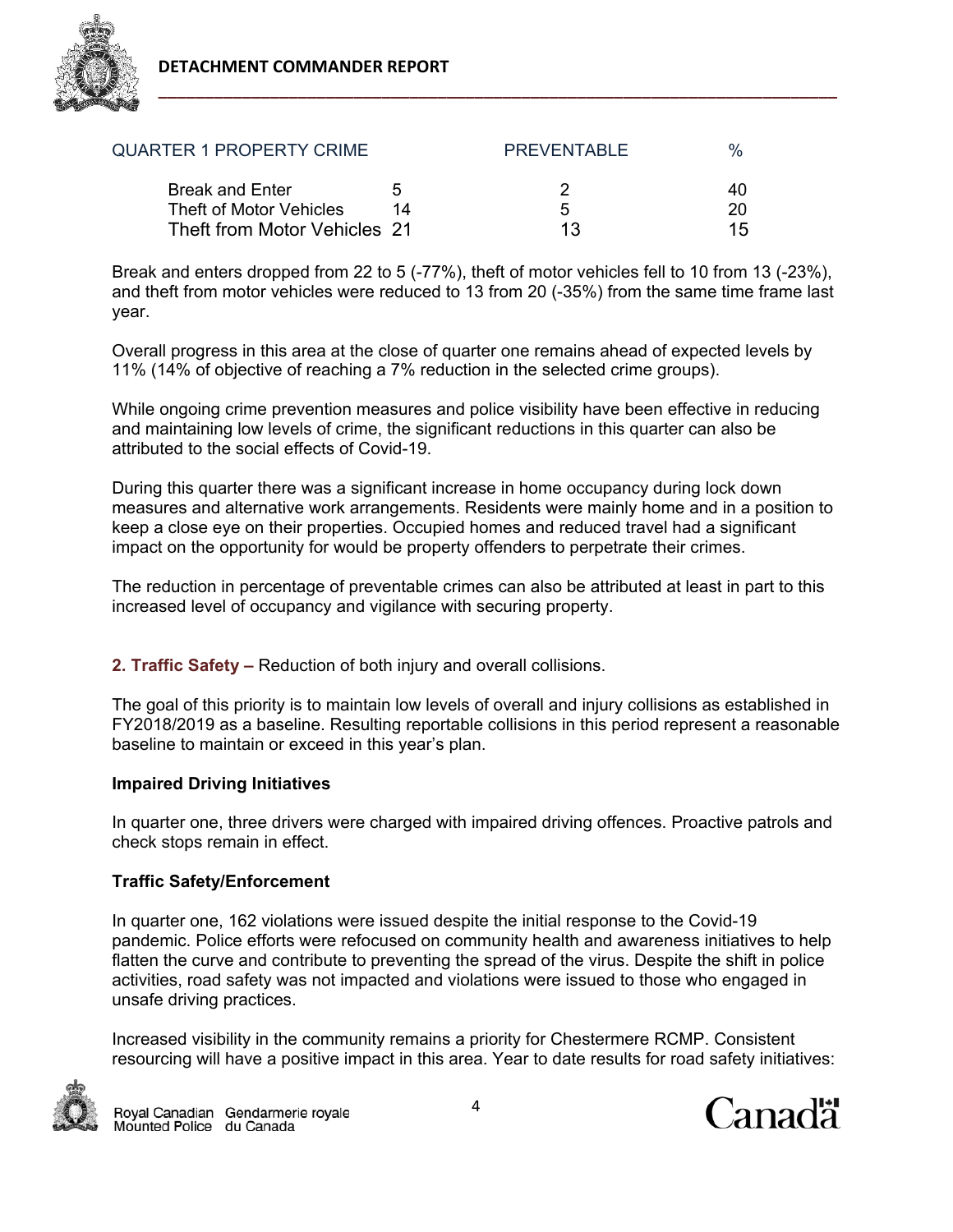

- A total of 162 violations were issued by detachment members;
- ‐ 3 impaired drivers were removed from Chestermere roads; and
- ‐ 2 drivers were issued alcohol/drug suspensions.

## **Enhanced Road Safety Initiative**

The Chestermere Enhanced Road Safety Initiative commenced in August 2017 where additional members were assigned to enhanced shifts targeting impaired, aggressive, and distracted driving within the City of Chestermere. Shifts have been filled by Chestermere RCMP members, RCMP members attached to the Southern Alberta District Traffic Services Unit, Alberta Sheriffs, and Chestermere Community Peace Officers. The aim of the program is to raise awareness with respect to traffic safety, increase road safety through visibility and enforcement, and reduce injury collisions within the City of Chestermere.

There were no enhanced road safety shifts completed in quarter one this year. With the initial shutdown and response to the Covid-19 pandemic, enhanced activities were suspended. This temporary measure was taken to maintain public and police safety while recognizing the increased hardships may in Chestermere were facing as a result of shutdown measures.

Road safety was closely monitored during this initial stage which saw significant drops in vehicle traffic and corresponding decreases in reported collisions.

## **Check Stop Program**

In quarter one, 15 documented check stops were conducted which resulted in:

- ‐ 371 vehicles checked.
- ‐ 2 suspensions issued.

## **Bar Walk Program**

Chestermere members conduct foot patrols through licensed establishments to maximize visibility in an effort to prevent, detect, and deter criminal activities. Criminal activity may include Gaming Liquor and Cannabis Act infractions, Illicit drug offences, or impaired driving. During quarter one, Chestermere members documented 46 bar walks.

Presence in licensed establishments also focused effort on public health and awareness during the initial stages of the Covid-19 pandemic and gradual reopening strategy. Member presence in the establishments was intended to encourage safe public health practices to minimize and prevent spread of the virus.



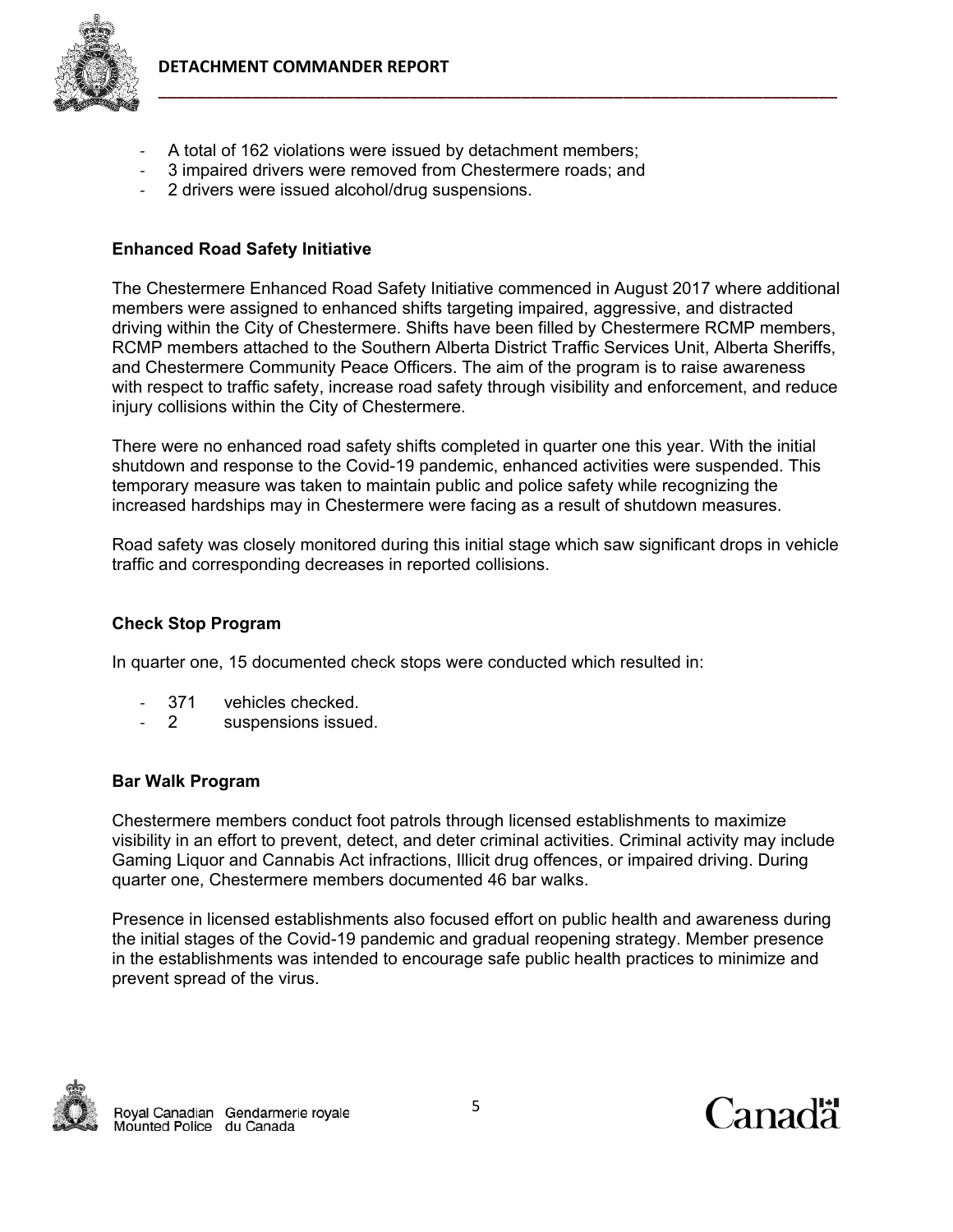

# **Collision Comparisons**



13 reportable collisions were reported during quarter one compared to 29 the year before representing a decrease of 55%. One injury collision was reported in quarter one compared to four the year before, a 75% reduction.

## **3. Community Involvement and Engagement**

Community involvement and engagement remains a priority for Chestermere RCMP to form positive relationships in our community and ensure our police services are meeting the needs of our residents.

## **School Visits**

During quarter one, Chestermere members documented 12 school visits which is a reduced number from the year prior due to the Covid-19 shutdown. Throughout the shutdown, members maintained contact with school administration to offer assistance or virtual attendance during classes if needed. Highlights of these visits involved:

- ‐ Attendance during text book returns
- ‐ Presence and participation in socially distanced graduation ceremonies
- ‐ Regular patrol of school grounds

## **Attendance at Community Events**

During quarter one members attended 49 community events. Details of the events were:



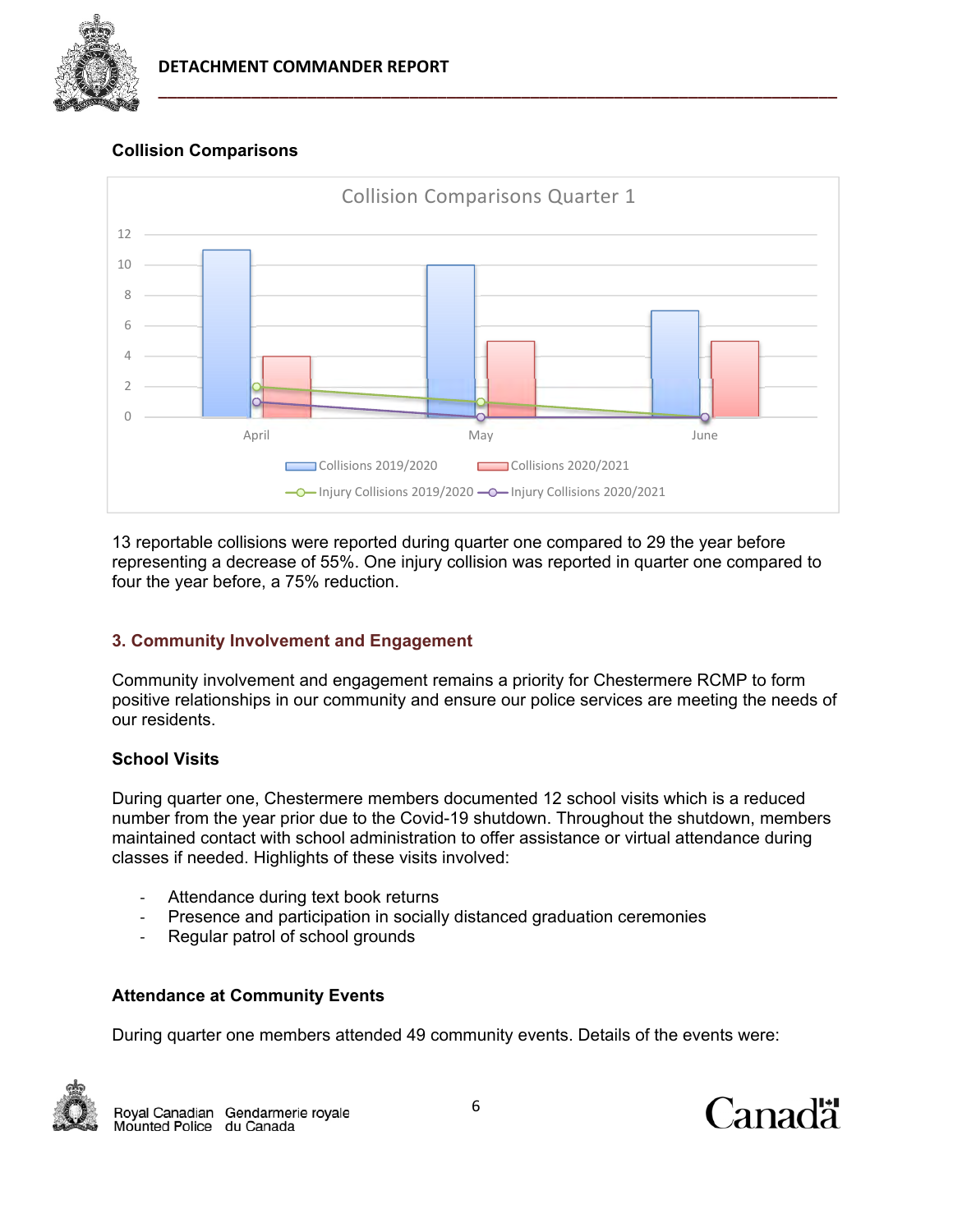

April Birthday Parades with the Fire Department and Community Peace Officers: 17 appearances occurring on April 8-14, 16-19, 21-23, 26-39, and 30.

May Birthday Parades with the Fire Department and Community Peace Officers: 18 appearances occurring on May 1, 4, 5, 8, 10-12, 14, 167, 17, 19, 21-23, 25, 26, 29, 30.

One June birthday parade appearance with the Fire Department and Community Peace Officers on June  $1<sup>st</sup>$ .



- June 15: Cst.'s WOOD and AIT BENLAARBI attended the grad ceremonies at St. Gabriel the Archangel High School. Both monitored traffic and partook in photo opportunities with the graduates.
- June 19: Cst.'s NEUFELD and LEWIS attended the ECI Academy School graduation and took photos with the graduating class.





June 29: Cst.'s KNEZEVIC and NEUFELD stopped to play basketball with the kids at the Aspenmere Ball court.



Royal Canadian Gendarmerie royale<br>Mounted Police du Canada

<sup>1</sup> Photos with youth modified in absence of model release waiver.

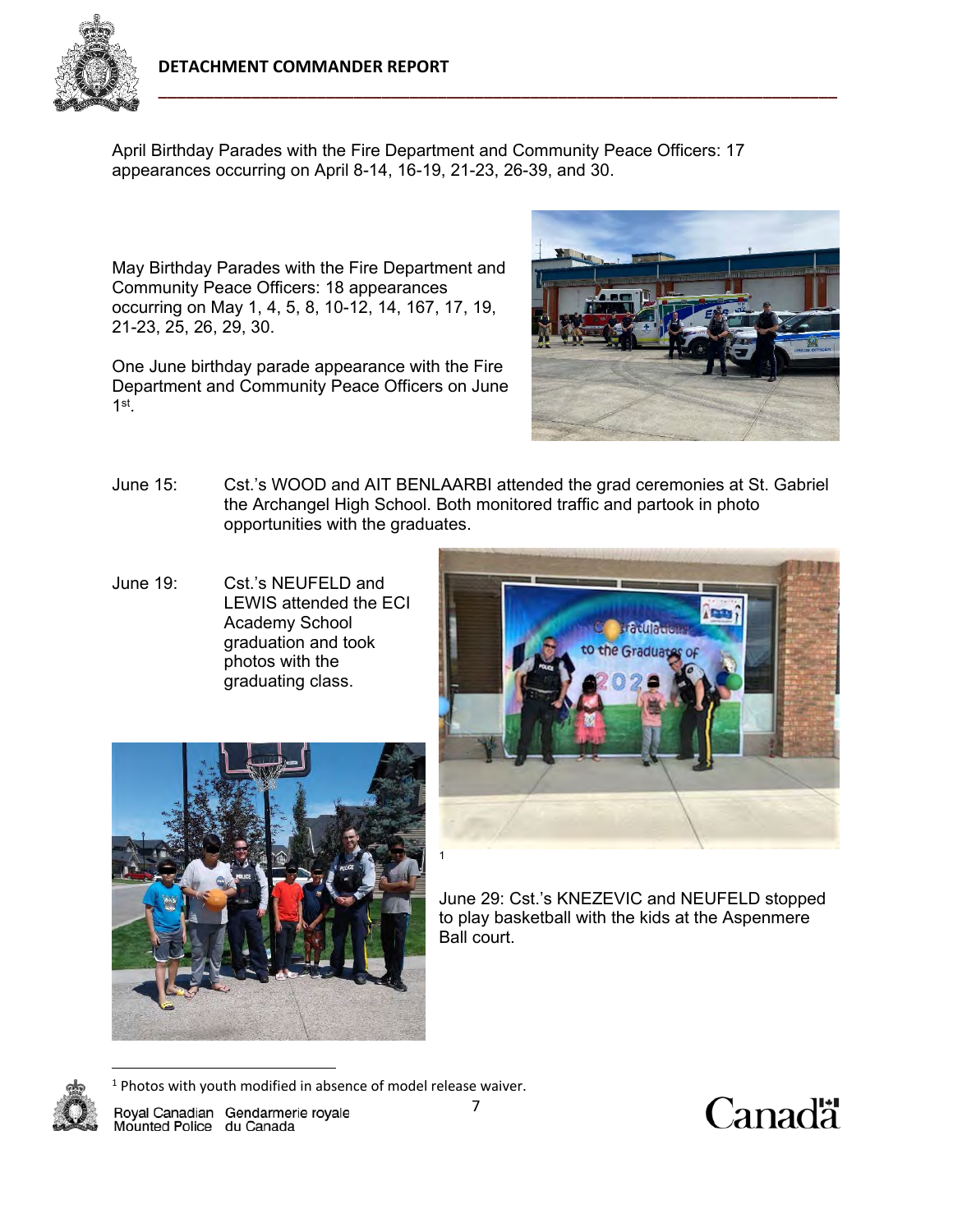

## **Public Education / Engagement**

Public education is undertaken with monthly meetings with Police Communications Link Committee and made public with the consent agenda at Council meetings. Information on crime prevention measures is also disseminated through the committee's Facebook page which continues to grow in followers.

Consultations continue on a yearly basis with elected officials, other service providers, area schools, feedback through the Police Communications Committee Facebook account, community groups, and inter agency meetings. This year additional public consultations are planned in a town hall format in an effort to enhance community engagement.

## **Community Liaison Program**

Chestermere RCMP has initiated a community liaison program where a member is assigned to a community group. The purpose of this program is to form a link with community groups to seek feedback on concerns and open channels of communication with respect to education, how to reduce or prevent victimization, and early identification of community cultural issues. Liaisons continue monthly contact with 15 local community groups as listed.

Chestermere White Cappers Chestermere Food Bank Chestermere Library Synergy CRCA CRCA Camp Chestermere Chestermere Chamber of Commerce Chestermere Army Cadets The Lions Club Chestermere Ag. Society **Rotary Club of Chestermere** Calgary Yacht Club Citizens on Patrol Club Citizens on Patrol Stepping Stones to Mental Health

The Lakefront Owners Assoc.

## **4. Other Initiatives**

## **Proactive Park, Green Space, and Business Patrols**

Through the years Chestermere RCMP has conducted regular patrols of our parks and green spaces in a number of different formats such as the Community Standards Initiative, bike patrols, and regular foot patrols. During the initial stages of the Covid-19 pandemic, these patrols were enhanced which also included regular presence in public spaces and businesses.

The goal of the enhanced presence in public and business areas was to promote a sense of normalcy, demonstrate despite the uncertainty of the pandemic police services remained unchanged, and promote healthy habits as outlined by provincial and municipal guidelines. A particular focus was placed on presence around businesses during the initial shutdown to protect property while not in operation.

A goal of 4020 individual patrols through these areas was set for this fiscal year with a primary focus on quarter one and two. During these patrols, our members engaged with the public in



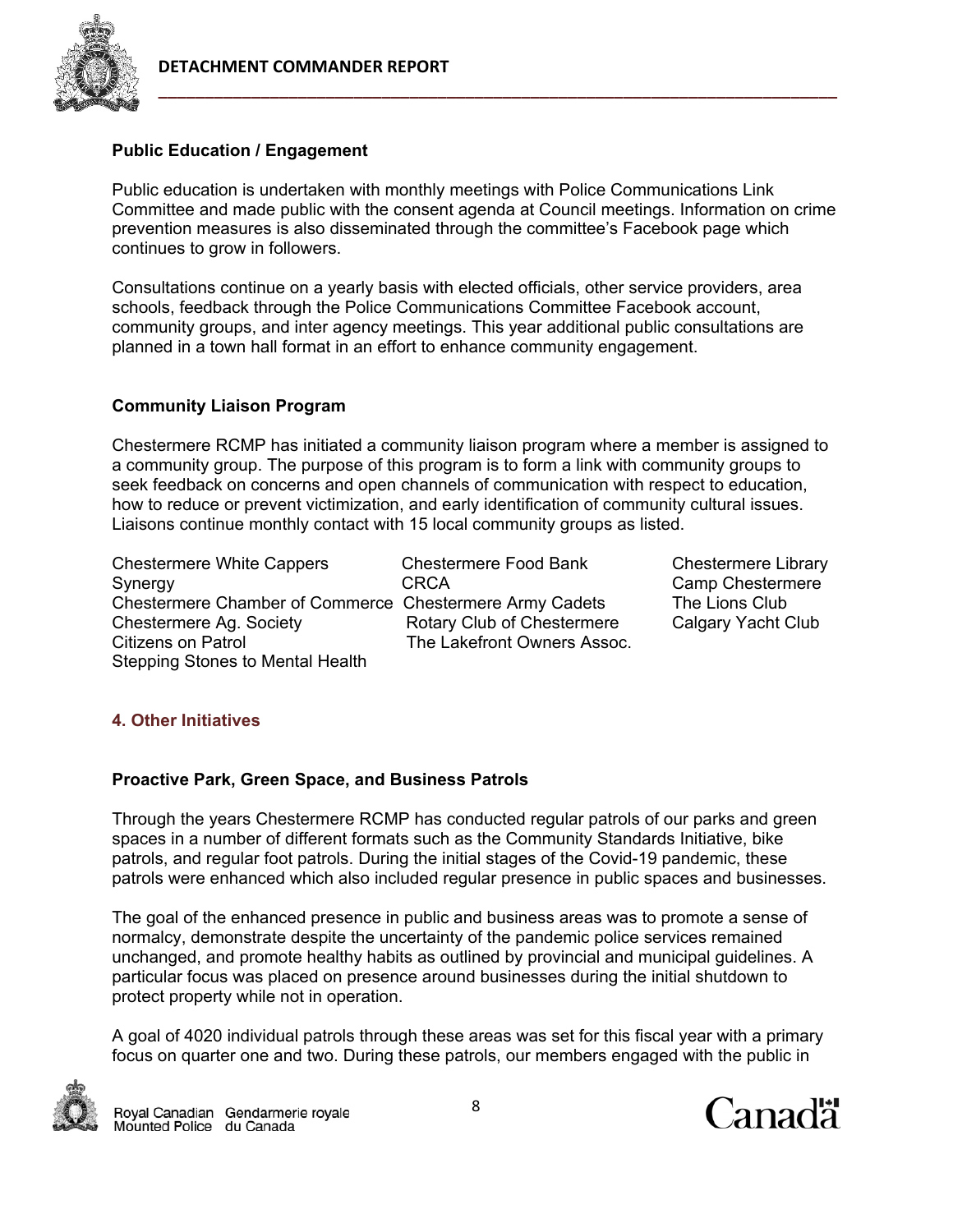

positive ways and participated in open area events as they occurred. During the warmer months an additional focus was placed on our beaches while working with the City of Chestermere to promote safe and healthy usership of public amenities.



During this quarter 205 man hours were invested in 1975 documented patrols through our parks and green spaces with approximately 6,642 contacts.

## **Water Safety Program**

The Water Safety Program commenced in May with involvement of the Chestermere Peace Officers as part of an overall Lake Safety Management Plan. During this quarter Chestermere RCMP conducted four of seven scheduled patrols. The remainder of the scheduled patrols were cancelled either due to weather or unavailability of resources. During these patrols:

- 70 Vessels were checked
- 4 Safety inspection decals were issued

The majority of vessels were found in non compliance mainly for missing safety equipment, or failure to licence vessels with Transport Canada.

More information on the Chestermere RCMP's water safety program, and safety inspection decal program can be found on the City of Chestermere website at www.chestermere.ca/RCMP.

### **Citizens on Patrol**

Efforts to move this program forward were stalled in this quarter due to the initial stages of the



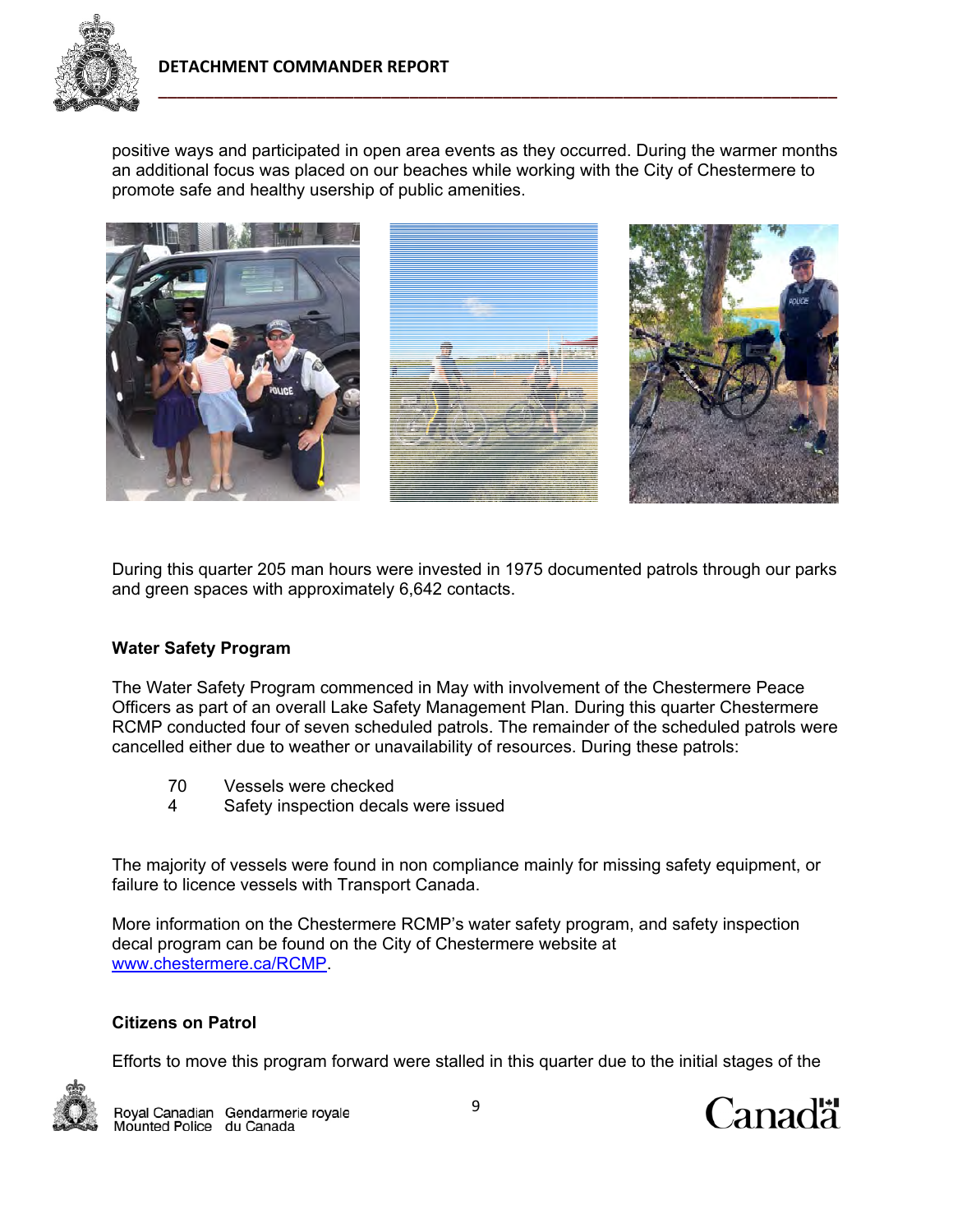

Covid-19 pandemic. Meetings, training, and proactive patrols were affected by public health restrictions and uncertainty around transmission/spread of the virus. Talks with the remaining Citizens on Patrol leadership resumed after stage two of Alberta's reopening strategy. Further results are expected as the year progresses where it is anticipated this program will resume their activities.

## **Positive Ticketing Program**

The positive ticketing program has continued and members have been identifying worthy candidates in their regular patrols, park and green space patrols, and by referral through the community group liaison program. Despite the challenges imposed through the pandemic, this program maintains full support and continues to foster positive contact between law enforcement and Chstermere youth.



## **Year to Date / Quarter 1 Calls for Service**

During quarter one (excluding traffic offences/investigations) Chestermere detachment responded to 670 calls for service, down from 924 the year prior which represents a 27% decrease. Contributing factors for the decrease can be attributed to:

- Initial response to the Covid-19 pandemic including the economic shut down.
- ‐ Work from home arrangements, self isolation, and significant distancing between individuals.
- Less resulting traffic.
- ‐ Closed businesses and decreased recreational activity options.



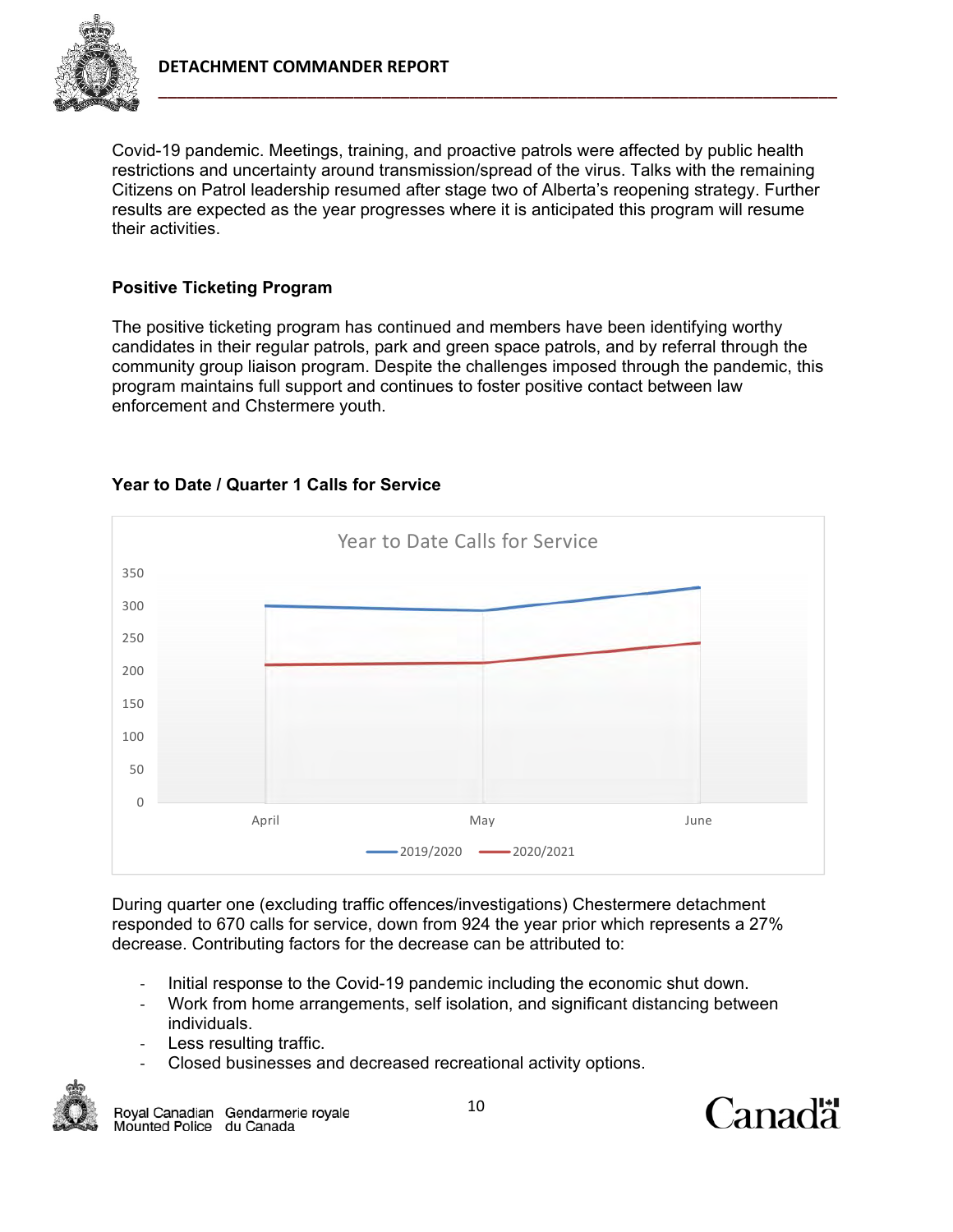

All of which contributed to less contact between individuals, reduced number of vehicles on roadways, and increased presence of residents in their homes thereby reducing opportunity for property crimes.

*\*\*\* Traffic offences were removed as Chestermere detachment continues use of e-ticketing. E-ticketing creates a file for each roadside stop. While not all members are using e-ticketing, inclusion of traffic stats may give the appearance of artificially high occurrence numbers. \*\*\**



Traffic investigations and issued violations dropped during this quarter compared to the same time frame the year before. As noted, vehicle collisions fell significantly with the reductions of vehicles on Chestermere roadways. Suspension of the Enhanced Road Safety Program, a shifted focus on public health initiatives, lack of observed traffic offences, increased road safety, and focus on the most aggressive driving behaviours during the initial stages of the pandemic were significant factors in the observed reduction.



# **Chestermere Detachment Front Counter Service Delivery**



Mounted Police du Canada